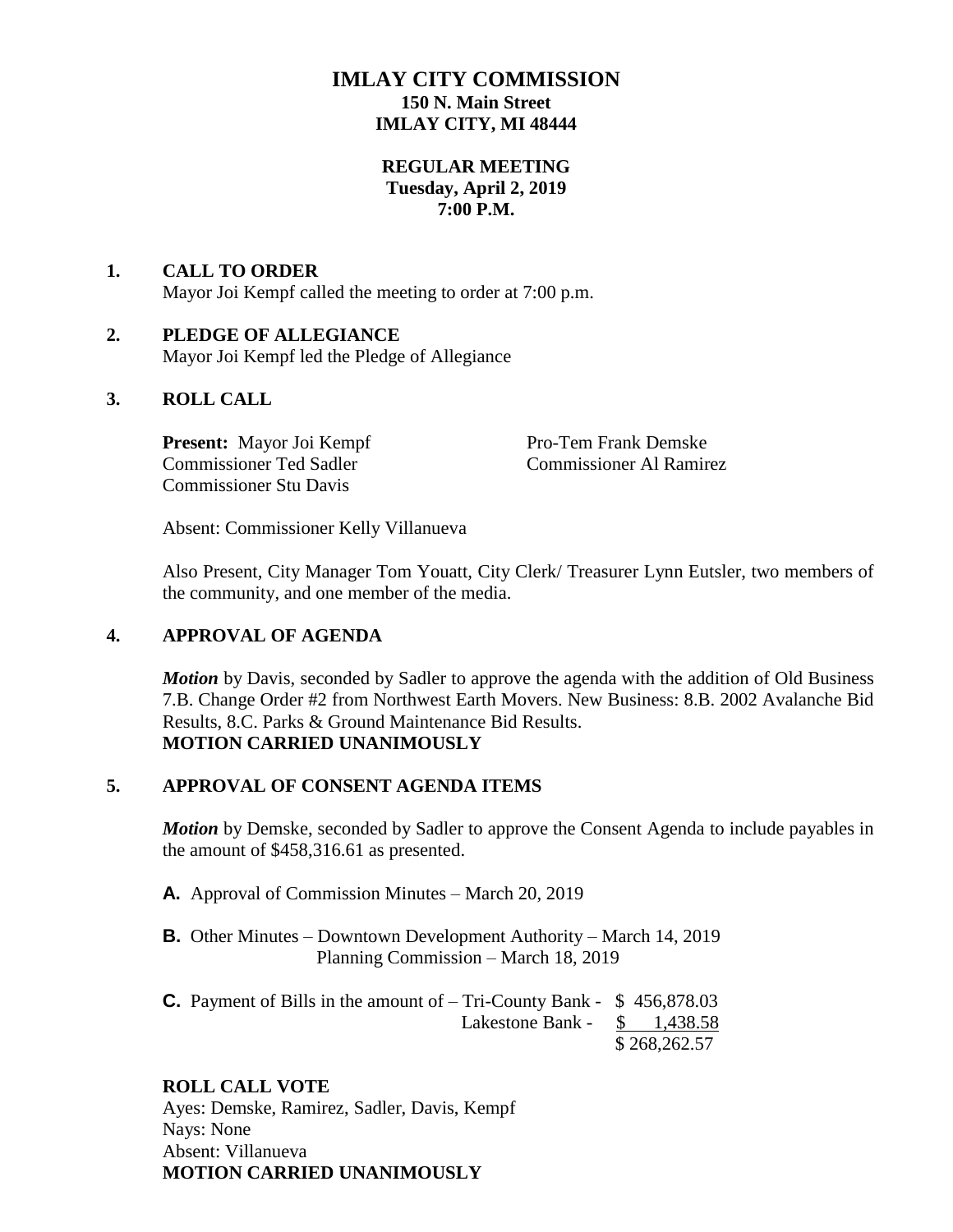## **6. CITIZENS FROM THE FLOOR**

Allen Rosenbalm – Concerned about the unemployment rate in Lapeer County. Stated that County Commissioner Gary Roy was concerned about the increase in crime and mental health issues when the rate is low.

## **7. OLD BUSINESS**

### **A. Amendment to Ordinance 6.1, Article 23.7 – Design Standards Second Reading**

*Motion* by Davis, seconded by Sadler to approve the Amendment to Ordinance 6.1, Article 23.7 – Design Standards as presented.

Commissioner Davis would like to see too separate amendments, one for Residential and one that will cover both Downtown Business's versus Facilities with more land i.e. Factories. City Manager Youatt stated that the amendment has flexibility, but sometime in the future that can be looked at.

#### **ROLL CALL VOTE**

Ayes: Ramirez, Sadler, Davis, Demske, Kempf Nays: None Absent: Villanueva **MOTION CARRIED UNANIMOUSLY**

# **B. Change Order No.2 – Northwest Earth Movers – Assisted Living Water Main Extension**

City Manager Youatt stated that there have been some delays in the Water Main Extension project for the DeShano/Assisted Living Facility. The Change order reflects an increase in the costs, paid by the Contractor DeShano, and also date changes as follows: Completion date is now May  $1<sup>st</sup>$  and Final Payment date is May  $30<sup>th</sup>$ , 2019.

*Motion* by Davis, seconded by Demske to approve Change Order No.2 with an increase in costs of \$7,769.40 and date changes for Completion to May  $1<sup>st</sup>$  and Final Payment to May  $31<sup>st</sup>$ , 2019 as presented.

#### **ROLL CALL VOTE**

Ayes: Sadler, Davis, Demske, Ramirez, Kempf Nays: None Absent: Villanueva **MOTION CARRIED UNANIMOUSLY**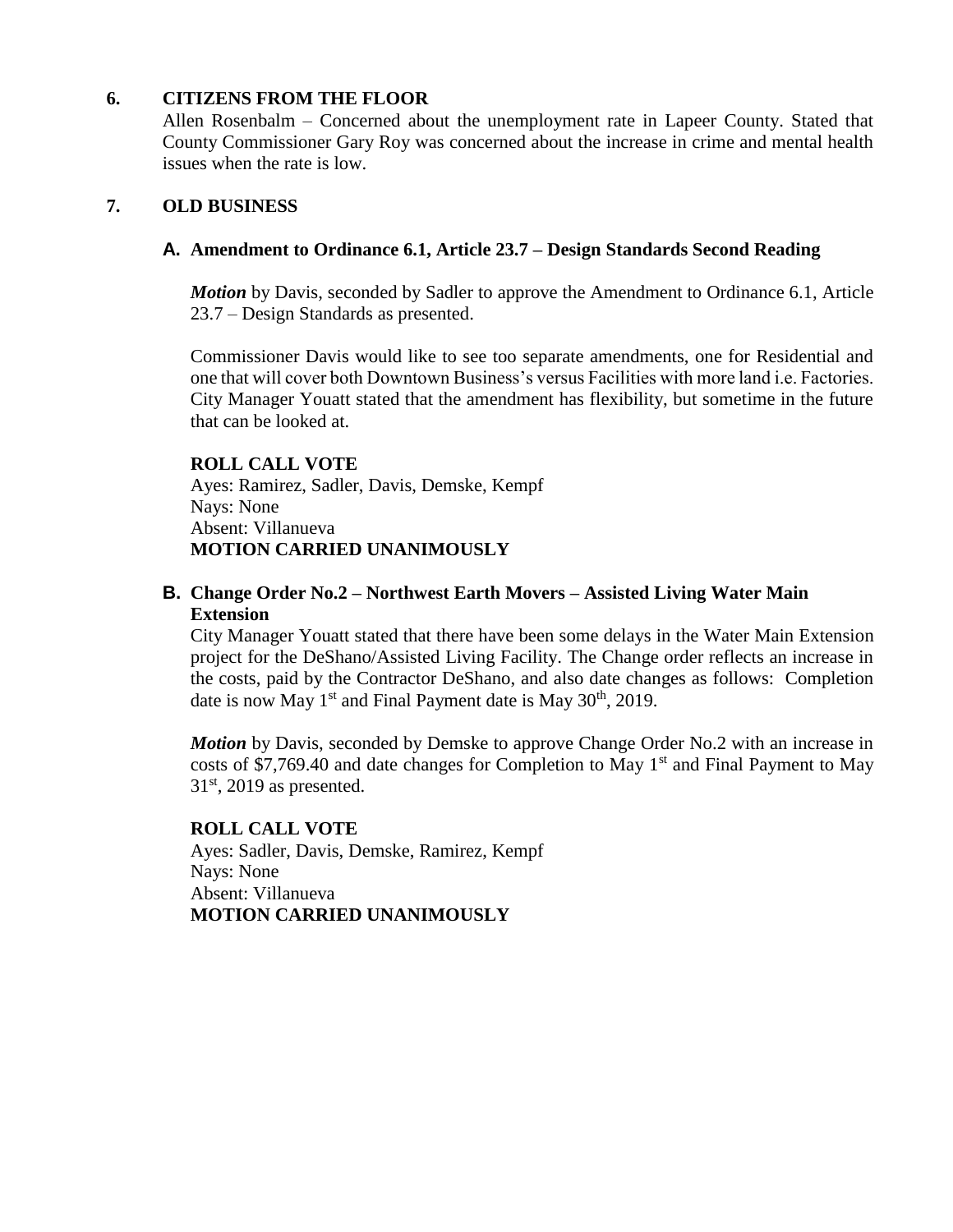#### **8. NEW BUSINESS**

#### **A. Recreational Marijuana Ordinance – First Reading**

City Manager Youatt presented a Marihuana Establishments "Opt Out" Ordinance, Chapter 116 written up by the City Attorney Brian Garner. Garner recommends the City to "Opt Out" as the State still has regulations to establish. Once the State Department has the rules and regulations established, L.A.R.A. is purposing to have regulations out by June, the City could choose to "Opt In".

*Motion* by Davis, seconded by Demske to approve the First Reading of the Marijuana Establishments Ordinance, Chapter 116, with second reading scheduled April 16, 2019, as presented.

# **ROLL CALL VOTE** Ayes: Sadler, Davis, Demske, Ramirez, Kempf

Nays: None Absent: Villanueva **MOTION CARRIED UNANIMOUSLY**

## **B. Bid Tabulation for Police Vehicle – 2002 Avalanche Pick-up**

Three Bids were presented with the highest bid being from Ed/Diana Boyne of North Branch, in the amount of \$1,800.00.

*Motion* by Demske, seconded by Ramirez to accept the high bid from Ed/Diana Boyne for the purchase of a 2002 Avalanche Pick-up in the amount of \$1,800.00 as presented.

# **ROLL CALL VOTE**

Ayes: Davis, Demske, Ramirez, Sadler, Kempf Nays: None Absent: Villanueva **MOTION CARRIED UNANIMOUSLY**

#### **C. Bid Tabulation for Parks & Grounds Maintenance**

Two Bids were presented as follows: Yard Services, Almont MI \$14,800.00 Scott's Lawn Maintenance, Almont MI \$9,100.00

*Motion* by Davis, seconded by Demske, to award the Parks & Grounds Maintenance Contract to the lowest bidder, Scott's Lawn Maintenance in the amount of \$9,100.00 as presented.

**ROLL CALL VOTE** Ayes: Demske, Ramirez, Sadler, Davis, Kempf Nays: None Absent: Villanueva **MOTION CARRIED UNANIMOUSLY**